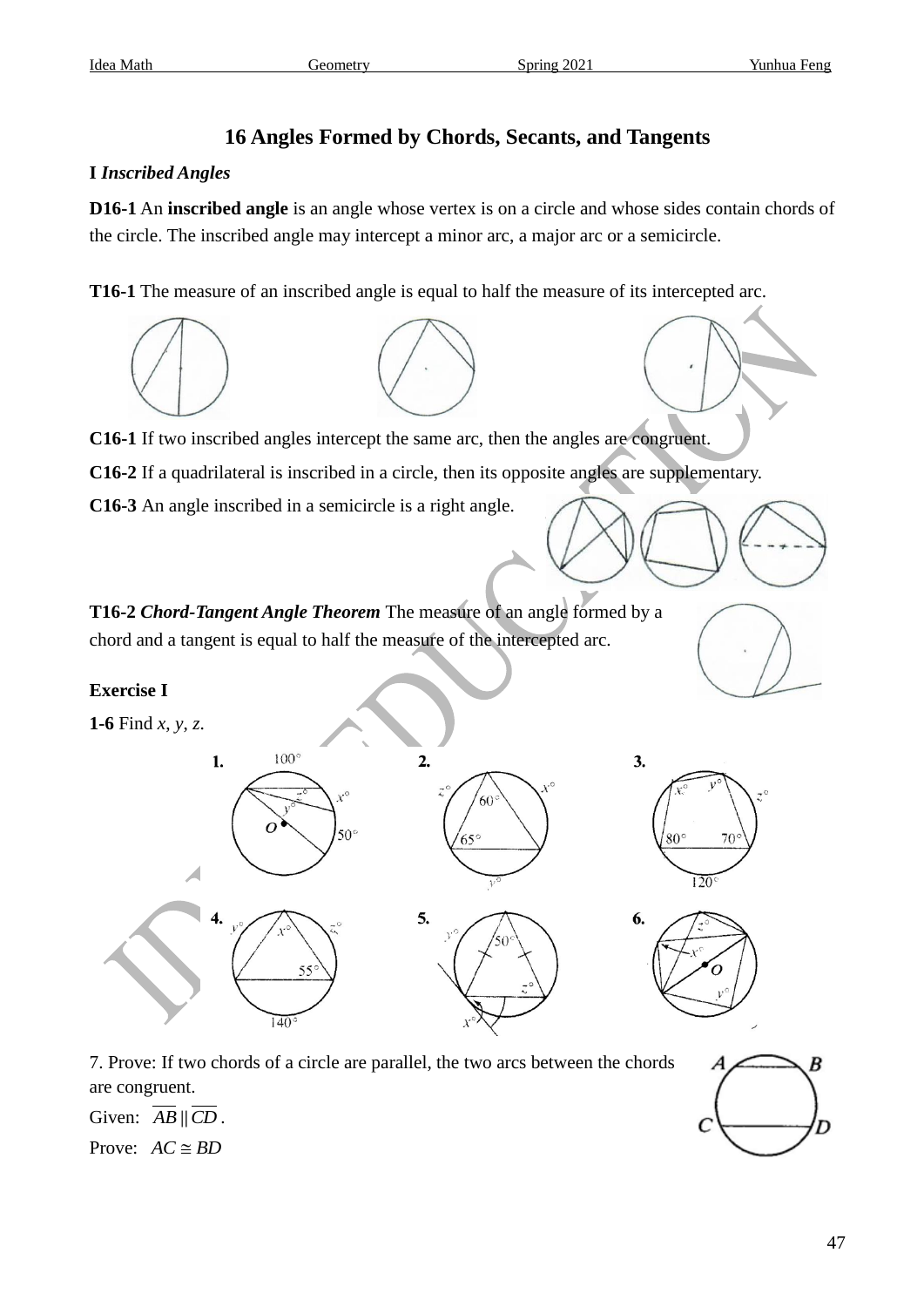**8.** Prove:  $\triangle UXZ \sim \triangle YVZ$ .



**9.** Find the measures of the numbered angles in a regular polygon with 7 sides.

**10.** Given: PT is a tangent; TU || PS. Find three similar triangles and prove them similar.

### **II** *Other Angles*

**T16-3** *Chord-Chord Angle Theorem* The measure of an angle formed by two chords that intersect inside a circle is equal to half the sum of the measures of the intercepted arcs.

**T16-4** *Secant-Secant, Secant-Tangent, Tangent-Tangent Angle Theorem* The measure of an angle formed by two secants, two tangents, or a secant and a tangent drawn from a point outside a circle is equal to half the difference of the measures of the intercepted arcs.

## **Exercise II**

**1-9** Find the measure of each numbered angle.

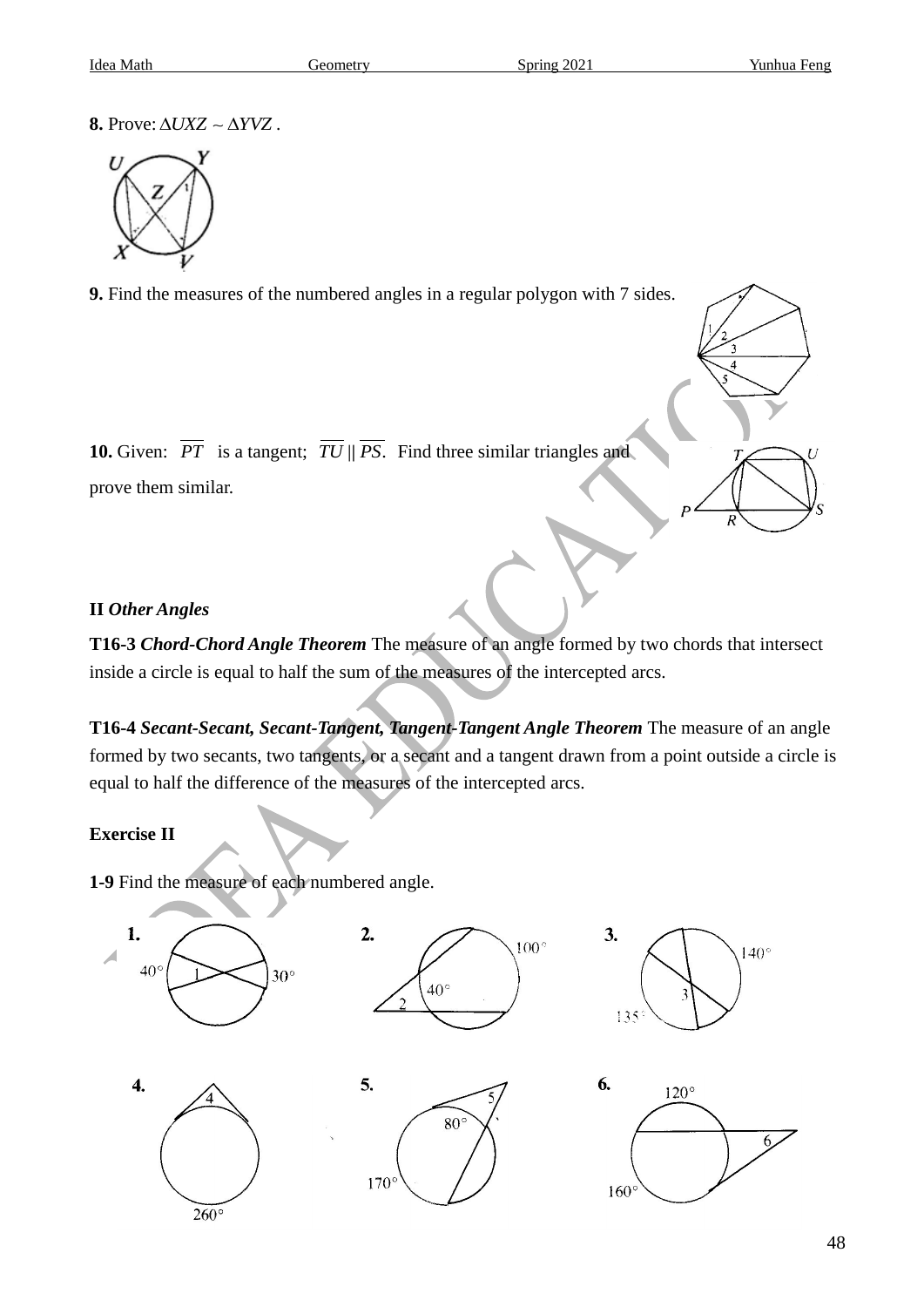

(c) If  $m\angle P = 85$ , then  $mXY =$ \_\_\_\_\_\_\_\_\_\_\_\_\_.